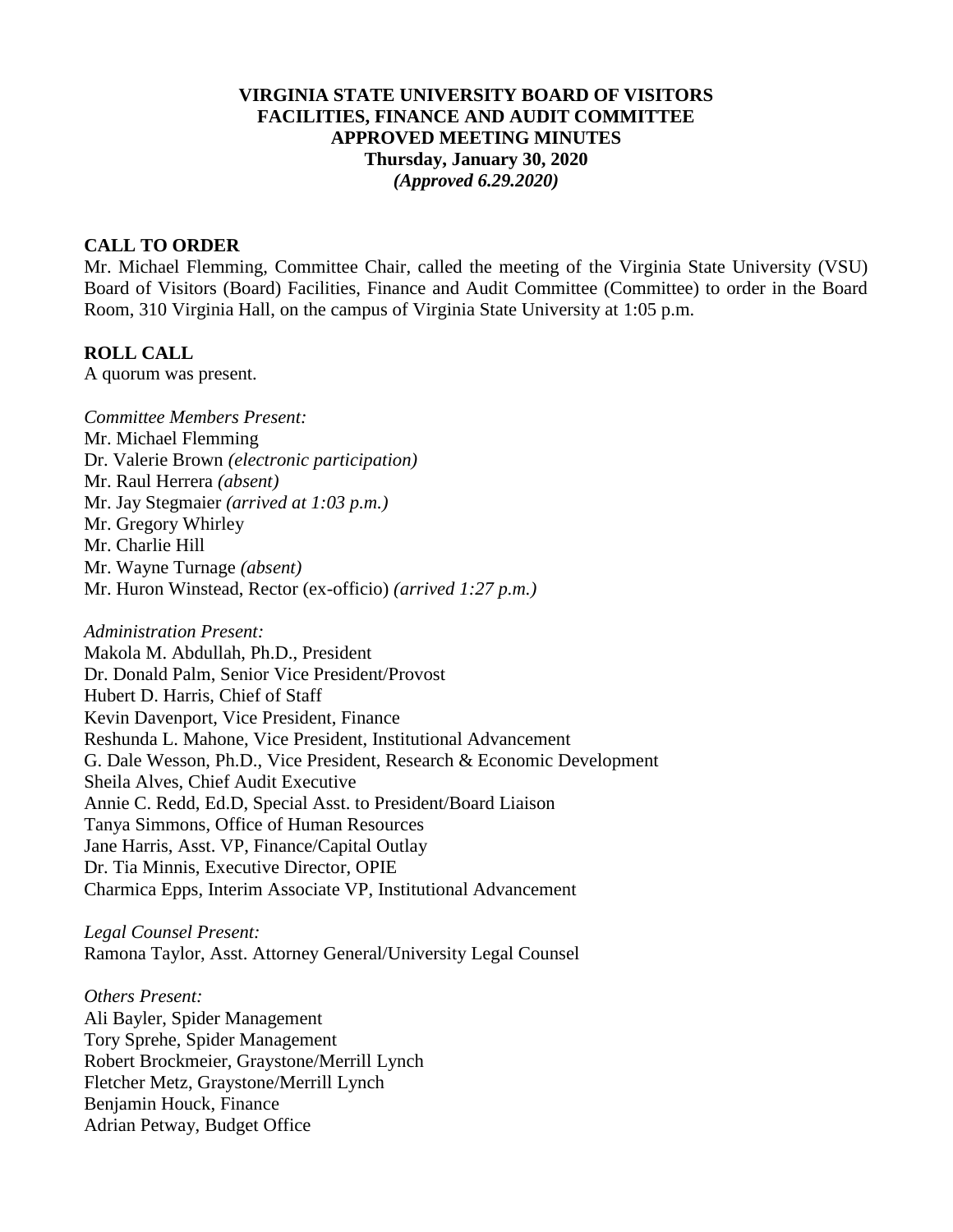Travis Edmonds, Technology Services Facilities, Finance and Audit Committee Meeting Minutes January 30, 2020 Page 2

*Others Present (continued)* Malika Blume, Internal Audit Tasha Owens, Internal Audit Marlo Green, Internal Audit

Committee member Valerie Brown participated by electronic means. Dr. Brown participated from 2444 Ballahack Road; Chesapeake, VA 23322, due to a business conflict. The Committee unanimously agreed to the electronic participation of the board member.

## **APPROVAL OF AGENDA**

The Committee approved the meeting agenda.

## **APPROVAL OF MINUTES**

The Committee approved minutes from the November 7, 2019 meeting.

## **PRESIDENT'S REMARKS**

President Abdullah thanked the Board members for attending the meeting today.

# **REPORTS AND RECOMMENDATIONS**

#### **Division of Finance**

Mr. Kevin Davenport introduced Graystone Consulting (Morgan Stanley), the manager of the Title III portion of the University's endowment, to present an overview of market conditions and the fund's performance. Chip Brockmeier of Graystone first discussed various partnerships between Morgan Stanley and VSU. He then presented the fund's performance for fiscal year 2019, commenting on major drivers of performance such as large gains in US equity markets and various other macroeconomic factors. He also outlined the firm's return expectations for the next year as well as a 7-year expectation. Mr. Brockmeier then outlined performance across various asset classes. Fletcher Metz of Graystone concluded the presentation by discussing matters specific to manager performance for individual asset classes.

Mr. Davenport introduced Spider Management, the manager for the non-Title III portion of the University's endowment, to present an overview of market conditions and the fund's performance. Ali Bayler and Tory Sprehe of Spider Management first gave an overview of market fundamentals, opportunities, and risks. They then discussed returns versus the benchmark and commented on asset allocation. They also explained the expected forward return compared to 60/40 and outlined the rationale for the inclusion of various asset classes. Visitors asked Spider to summarize the differences in their strategic approach to asset allocation compared to more standard compositions based on typical benchmarks.

Ms. Bayler replied that the largest difference is the extent to which Spider invests in private markets. Visitors asked follow up questions about the reporting delay in private markets, noting some possible concerns in how these delays might affect the fund statements of individual donors. Ms. Baylor and Ms.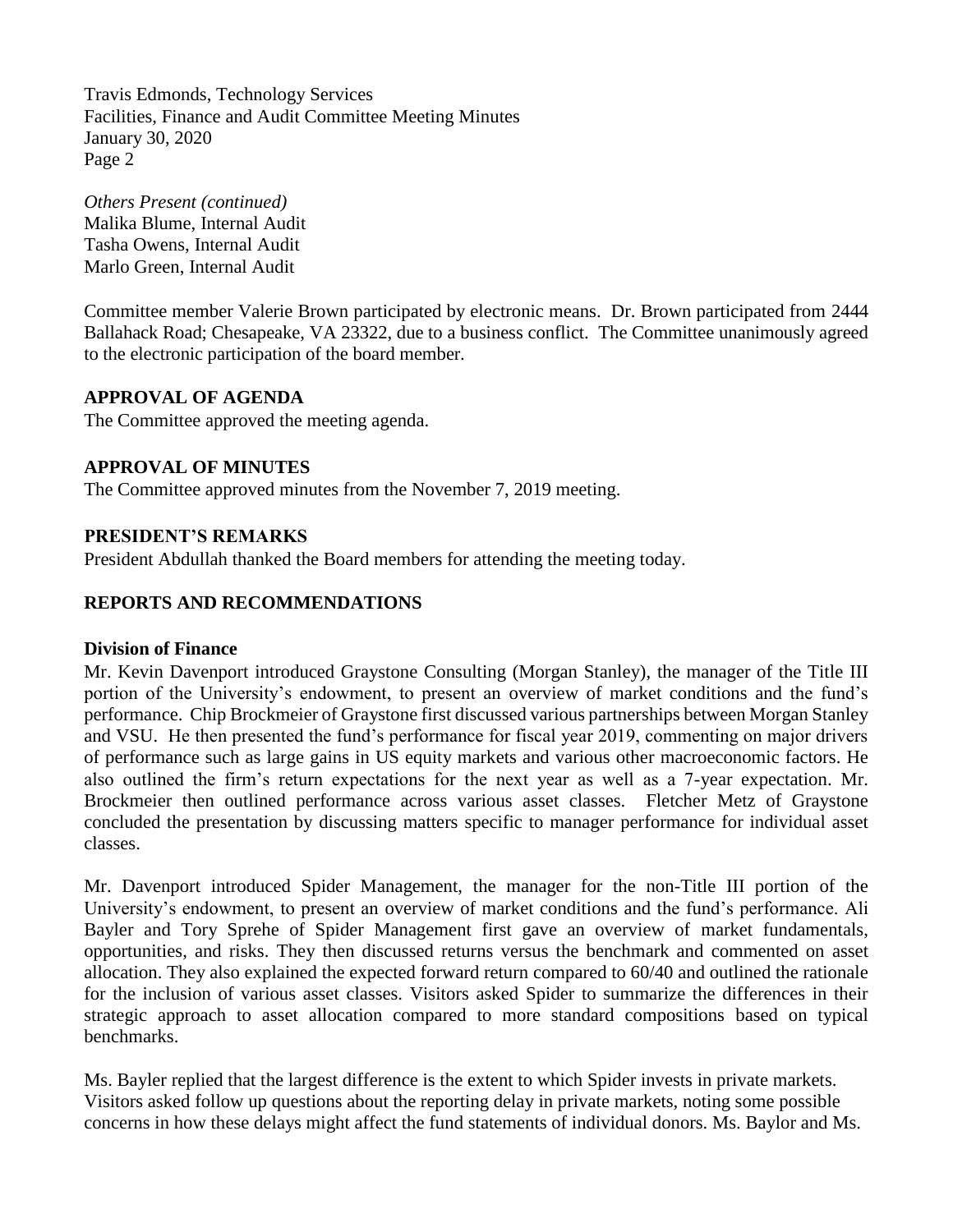Facilities, Finance and Audit Committee Meeting Minutes January 30, 2020 Page 3

Sprehe presented a summary of the new optionality in the Amended Limited Partnership Agreement, which presents additional choices for the University to consider with respect to incentive fees. Mr. Davenport indicated no changes to the agreement were recommended.

Mr. Davenport discussed a proposed correction to the Resolution for the Use of Non-Utilized Local Funds. He explained that a prior draft version of the resolution was presented to the Rector and Secretary for signature instead of the finalized version of the Resolution. Visitors asked follow up questions of Mr. Davenport and Ms. Alves. The Committee agreed to recommend approval of the corrected resolution to the full Board of Visitors.

Jane Harris, Assistant Vice President for Facilities and Capital Outlay, presented an update on the Ashland/Petersburg Trail Smart Scale Grant. Her presentation including plans for changes to the Appomattox River overlook, a discussion of how possible walkways could connect campus, as well as which parts of campus would come in contact with the trail. She stated that this grant is administered by VDOT, and if selected, portions of the trail connecting with campus would be fully funded by the grant. Visitors made follow up comments emphasizing the important of ensuring that, if the University were selected for the grant and construction were to proceed, all sections of the trails connecting with campus are well lighted. The Committee agreed to recommend approval of the University's participation in the application to the full Board.

Mr. Davenport presented several tuition, fees, and room and board rate increase scenarios. He outlined several different increase scenarios separately for E&G and Auxiliary Services, including explanations for each line item driver of the possible increases. Visitors asked follow up questions regarding how the increases would relate to given academic programs. Dr. Palm clarified that certain increases would be specifically for accreditation related objectives. Dr. Abdullah stated that possible increases are being looked at net of the additional scholarship amounts that would need to be awarded to keep scholarship purchasing power constant. He also provided a stage for the Committee to provide advance feedback or guidance ahead of his efforts to gather feedback from the community at large. Visitors asked for follow up information stating each possible price increase scenario in terms of the additional amount that a given student would have to pay. Visitors also emphasized the importance of having a streamlined presentation when presenting to the community, including looking at how possible increases interact with the budget holistically. In presenting the auxiliary side, Mr. Davenport outlined prior communications with the Commonwealth that cap the annual fee increase at 3 percent.

Mr. Davenport provided a brief update on the status of the MPC contract and related timing.

# **INTERNAL AUDIT**

Ms. Sheila Alves reported on hotlines and special investigations, including an update and breakdown of substantiated and unsubstantiated cases. Ms. Alves presented status reports on the Internal Audit's corrective plan, audits in progress, and completed investigations. She introduced the recently-hired IT auditor, Ms. Tasha Owens. Ms. Alves announced that Internal Audit provided consulting services to the offices of Human Resources, Bursar, and Finance/Procurement in the areas of automating forms, process improvement, and allocations and budget, respectively. Ms. Alves also shared that she would serve as the president of the College and University Auditors of Virginia for 2020-2022.